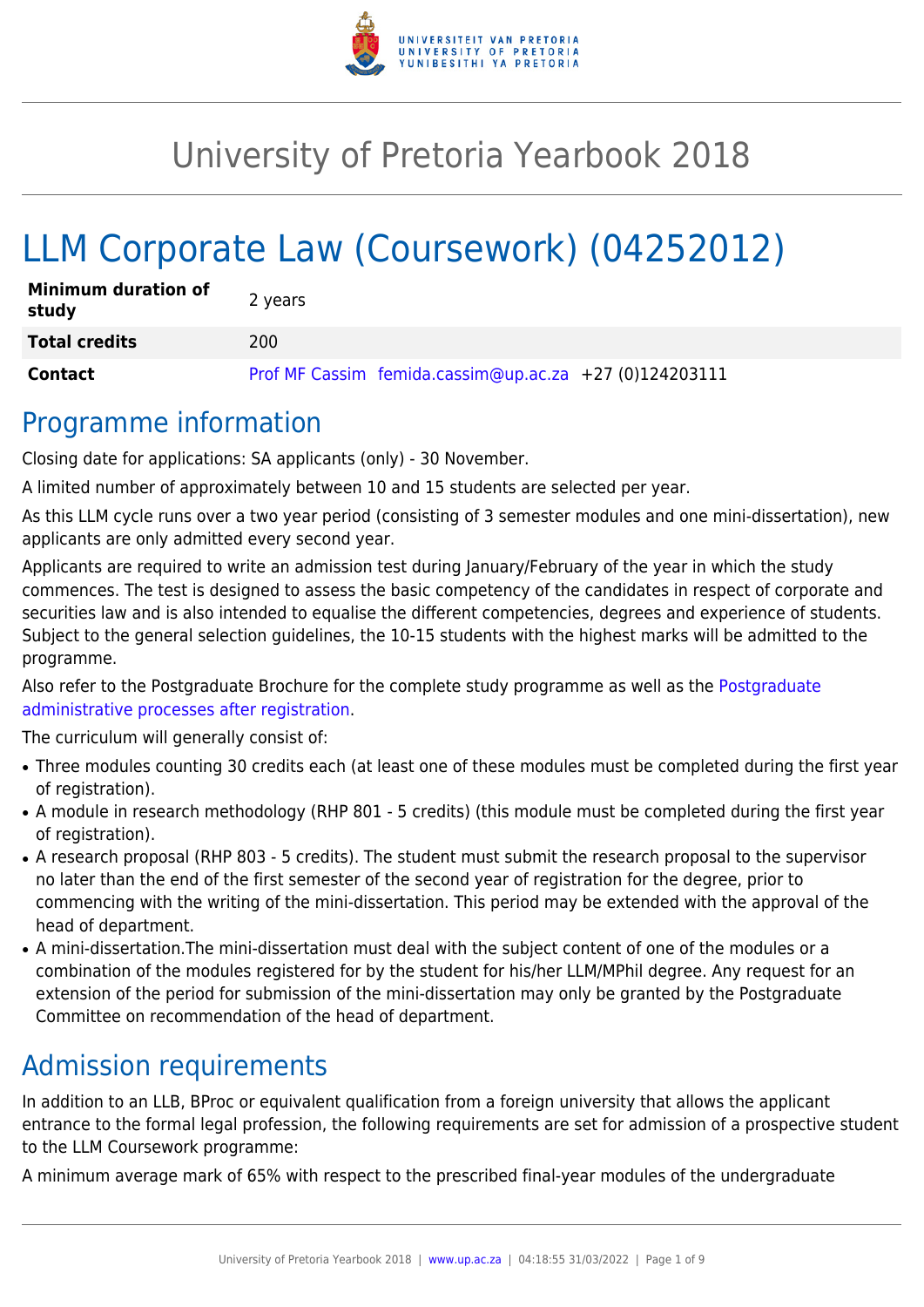

programme is required for admission to an LLM coursework programme.

Where an average of below 65% is achieved, the student may be admitted on recommendation of the relevant head of department after consultation with the programme coordinator and consideration of other merits (eg relevant professional experience; the applicant's performance in undergraduate modules related to the particular LLM; the candidate's performance in independent research essays or similar components) and/or an admission examination.

Linguistic competence, primarily in English; foreign applicants who did not complete undergraduate studies through the medium of English must show proof of competence in English at a minimum average level of 6 out of 10 for IELTS or a minimum total score of 83 in TOEFL calculated as follows: reading 21, listening 17, speaking 23 and writing 22. In any other instance where there is doubt as to the English linguistic competence of an applicant, the Dean may require the same proof as prescribed for foreign applicants.

Foreign qualifications are subject to SAQA evaluation. (Some LLM coursework programmes or modules as indicated in the yearbook may only be available to students who hold a relevant South African legal qualification.)

Even though a student may comply with the above requirements, the Dean may, on the recommendation of the head of department presenting a specific degree or module, refuse to accept a prospective student for any LLM programme if such a student's performance in the chosen modules or field of study during undergraduate study was not satisfactory. Alternatively, the Dean could set additional requirements with a view to admission.

An admission examination may also be required in respect of a particular programme or module.

# Other programme-specific information

## **Mini-dissertation**

- The mini-dissertation must comprise 13 000 15 000 words including footnotes but excluding the list of contents and the bibliography
- The examination copies of the mini-dissertation to send out to the external examiners must be submitted to Student Administration not later than the end of October for the Autumn Graduation Ceremony, end of April for the Spring Graduation Ceremony. A final electronic version must be submitted to Student Administration on or before 15 February for the Autumn Graduation Ceremony, 15 July for the Spring Graduation Ceremony after the evaluation of the examination copies of the mini-dissertation to comply with degree requirements.

# Examinations and pass requirements

In the event of having failed all modules during a particular year of study, a student will only be allowed to continue with his/her studies with the consent of the Postgraduate Committee.

Although no supplementary examination will be granted with regard to LLM and MPhil modules, the General Regulations and rules apply with regard to special and ancillary examinations.

# Research information

The relevant head of department must recommend a supervisor and title for a mini-dissertation and these must be approved by the Postgraduate Committee. The mini-dissertation must be assessed and finalised as set out in the Faculty Board-approved LLM/MPhil Policy Document of the Faculty.

Mini-dissertations, where required, must be submitted in the format determined by the supervisor and approved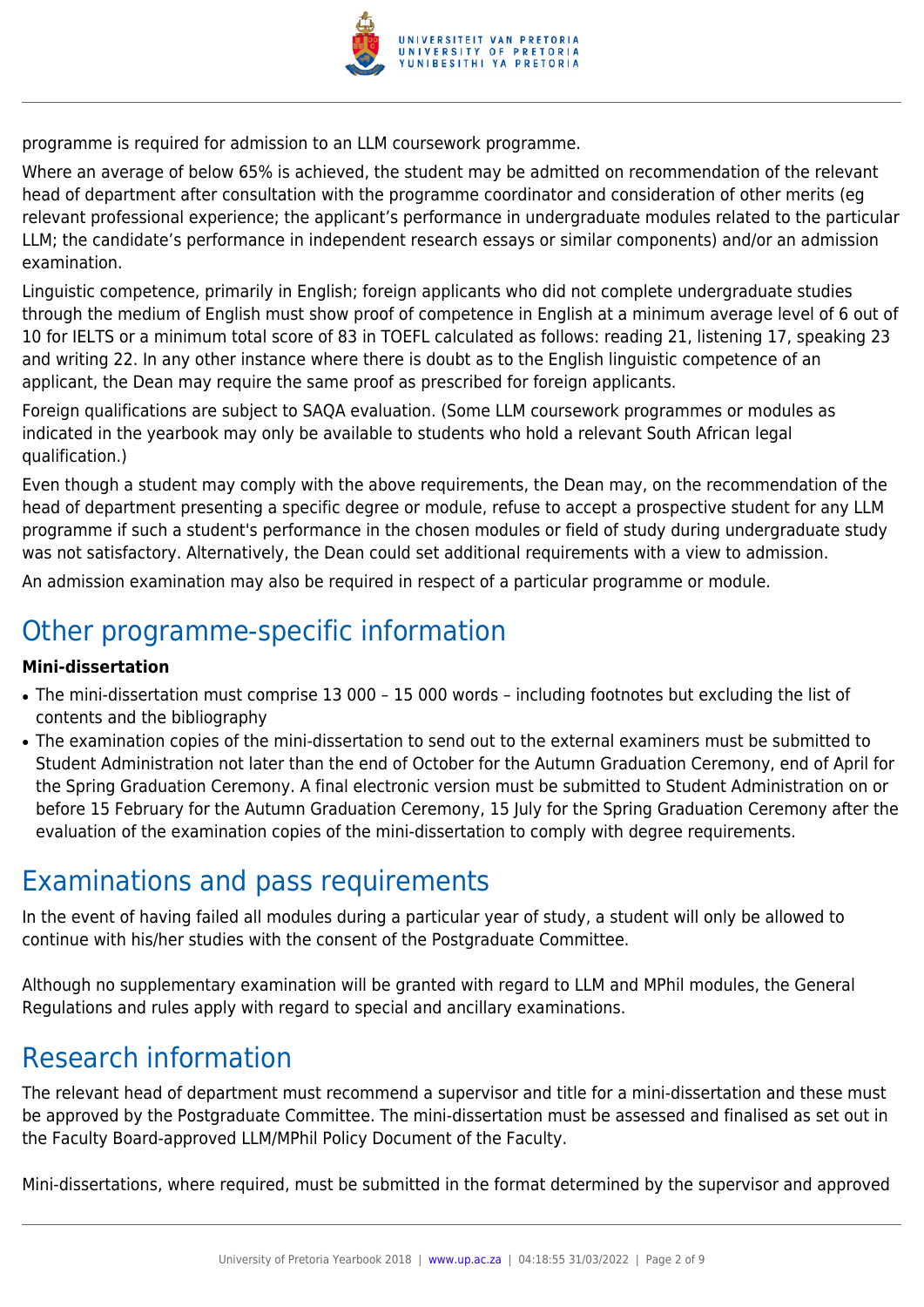

by the Postgraduate Committee. The supervisor may likewise, subject to the approval of the Postgraduate Committee, also determine the research topic and the scope of the proposed research. (Refer to the [Faculty of](http://www.up.ac.za/media/shared/10/ZP_Files/faculty-regulations-for-the-mini-dissertation.zp124872.pdf) [Law regulations regarding mini-dissertations](http://www.up.ac.za/media/shared/10/ZP_Files/faculty-regulations-for-the-mini-dissertation.zp124872.pdf) and also [Postgraduate administrative processes brochure for the](http://www.up.ac.za/media/shared/10/ZP_Files/post-graduate-administrative-processes-brochures-for-the-faculty-web.zp124870.pdf) [Faculty](http://www.up.ac.za/media/shared/10/ZP_Files/post-graduate-administrative-processes-brochures-for-the-faculty-web.zp124870.pdf))

# Pass with distinction

For the degree to be awarded with distinction a student must obtain an average of at least 75% for all the coursework modules, as well as a minimum of 75% for the mini-dissertation. The modules must have been written for the first time.

# General information

## Period of registration

The duration of the programme will in general be four semesters (2 years) but may be completed within two semesters (1 year) where possible, subject to fulfilment of all the requirements for the degree and payment of the full amount prescribed for the LLM degree. Programmes may also be structured to allow for one year of study only. The one- or two-year period may only be extended by the Postgraduate Committee on recommendation of the Head of Department based on good reason shown and if it is clear that the student will be able to complete the programme in a further year of study.

## **Language of tuition**

The official language of tuition is English. However, should circumstances allow it, an LLM module may be presented in Afrikaans. The dean, in consultation with the relevant head of department, determines the language of tuition.

## **Limiting of modules on offer in a particular academic year and availability to foreign students**

The dean determines which modules will be presented each year, taking into consideration the availability of lecturing personnel, space and financial implications and/or other circumstances. The dean may, on recommendation of the relevant head of department, determine the maximum number of registrations for a specific elective module in terms of the prescribed guidelines. The dean may also, on recommendation of the relevant head of department, determine that a particular LLM module will not be offered where on the first day of lectures four or fewer students are registered for such module.

## **Re-registration for modules**

A student may not register more than twice for the same module. In order to pass a module the student must obtain a final mark of 50%.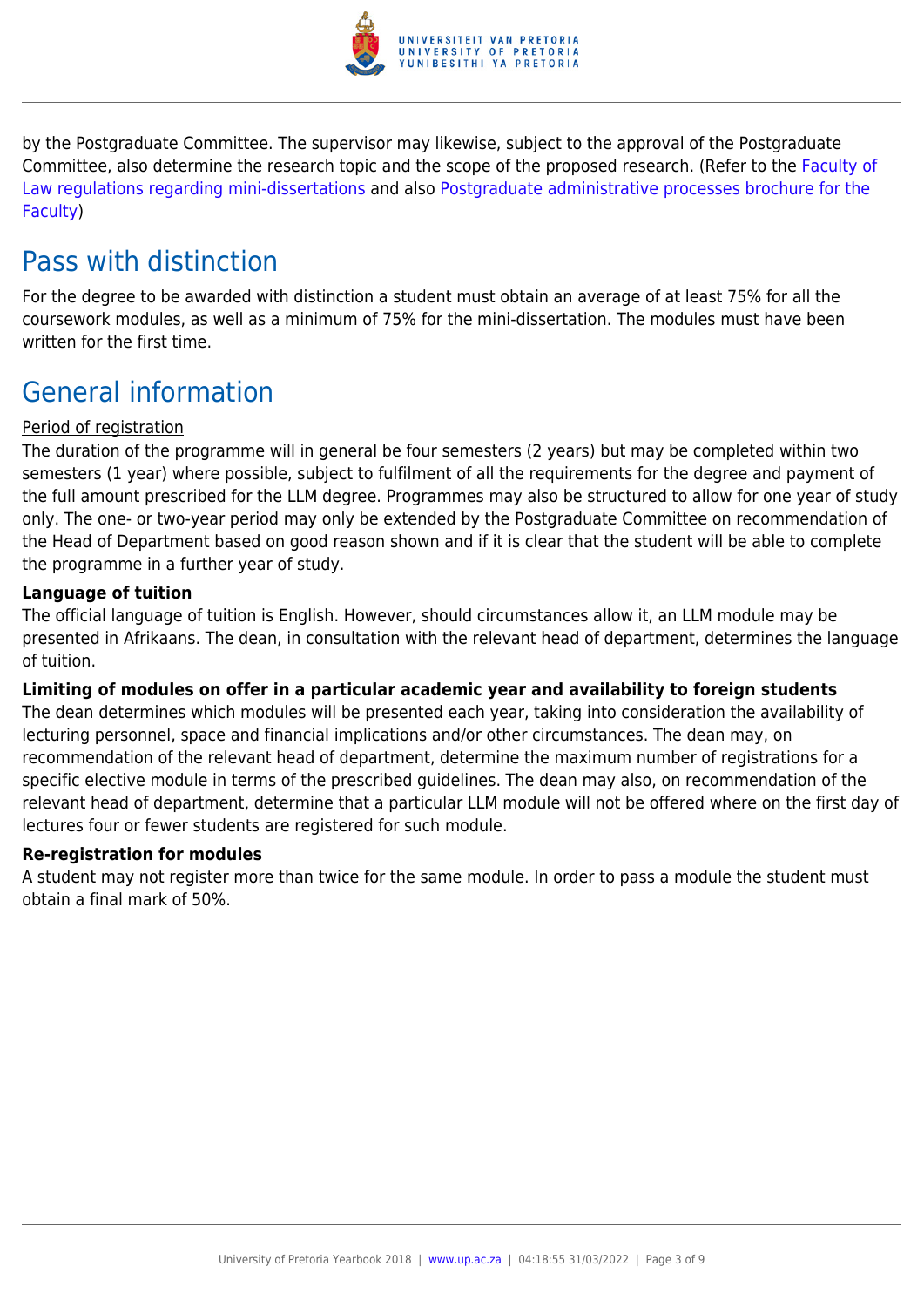

# Curriculum: Year 1

**Minimum credits: 100**

# **Core modules**

# **Law of securities 801 (LRR 801)**

| <b>Module credits</b>         | 30.00                                       |
|-------------------------------|---------------------------------------------|
| <b>Prerequisites</b>          | Must pass an entrance test                  |
| <b>Contact time</b>           | 2 lectures per week                         |
| Language of tuition           | Afrikaans and English are used in one class |
| <b>Department</b>             | Mercantile Law                              |
| <b>Period of presentation</b> | Semester 1 or Semester 2                    |
|                               |                                             |

#### **Module content**

This module deals with aspects of the following topics:

- (a) Shares and debentures
- (b) Capital rules
- (c) Acquisition of capital and quasi shares
- (d) Secondary markets

# **Company law 801 (MKR 801)**

| <b>Module credits</b>         | 30.00                                       |
|-------------------------------|---------------------------------------------|
| <b>Prerequisites</b>          | Must pass an entrance test                  |
| <b>Contact time</b>           | 2 lectures per week                         |
| <b>Language of tuition</b>    | Afrikaans and English are used in one class |
| <b>Department</b>             | Mercantile Law                              |
| <b>Period of presentation</b> | Semester 1                                  |
|                               |                                             |

## **Module content**

This module deals with aspects of the following topics:

- (a) The company concept
- (b) Capacity and representation of the company
- (c) Duties of the company director
- (d) Minority protection

# **Mini-dissertation 800 (MND 800)**

| <b>Module credits</b> | 100.00                                      |
|-----------------------|---------------------------------------------|
| <b>Prerequisites</b>  | RHP 801 and RHP 803                         |
| Language of tuition   | Afrikaans and English are used in one class |
| <b>Department</b>     | Law Deans Office                            |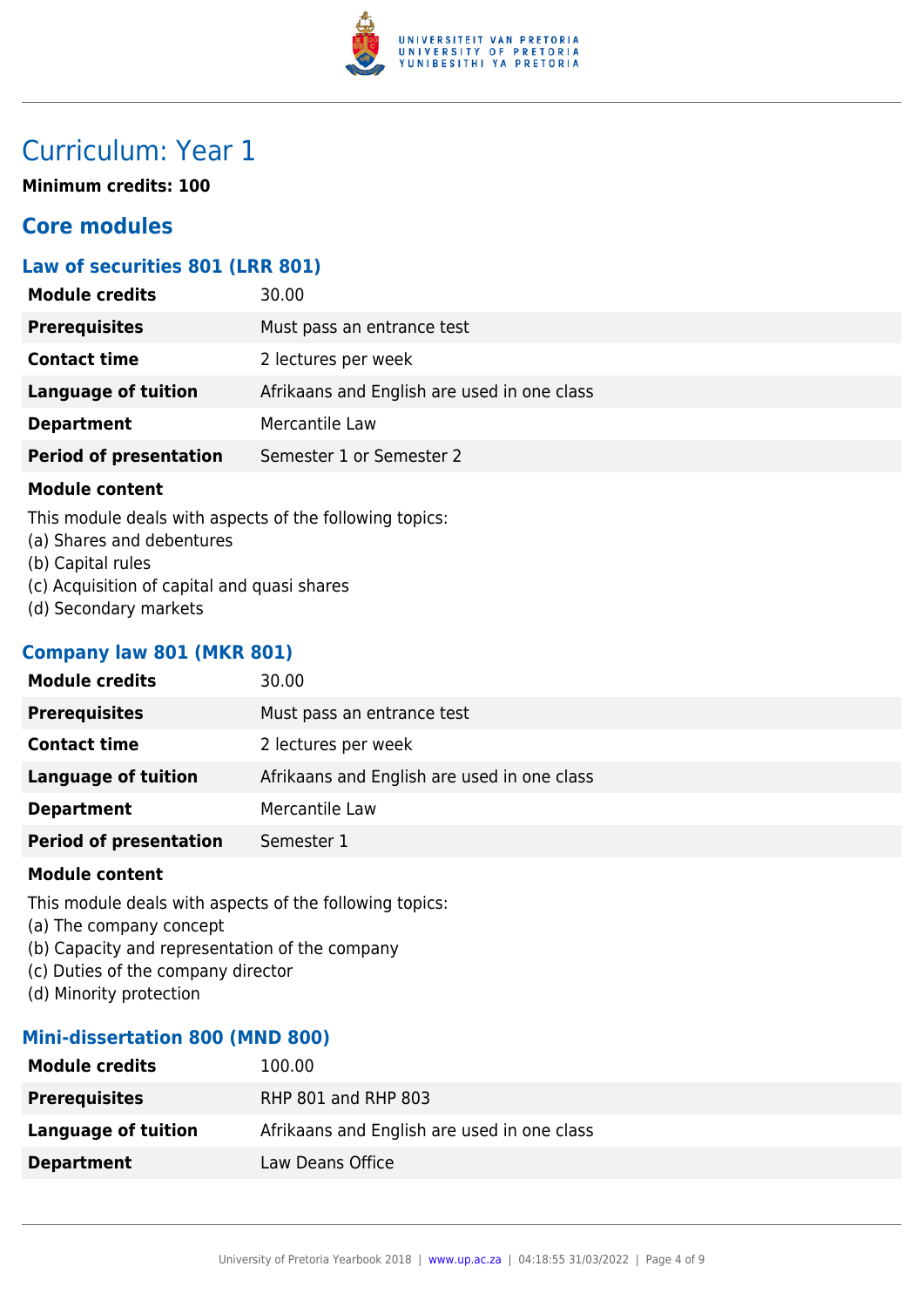

# **Period of presentation** Year

# **Module content**

(a) The student must submit a research proposal during his/her first year of registration for the LLM degree to the supervisor prior to commencing with the writing of the mini-dissertation.

(b) A mini-dissertation (MND 800) of 13 000 to 15 000 words inclusive of footnotes but excluding the list of contents and the bibliography, is required. The mini-dissertation must be submitted to the supervisor not later than August of the second year of registration for the LLM programme. The mini-dissertation must deal with the subject content of one of the modules or a combination of the modules registered for by the student for his/her LLM degree. Any request for an extension of the period for submission of the mini-dissertation may only be granted by the Dean on recommendation of the LLM Committee

# **Research methodology 801 (RHP 801)**

| <b>Module credits</b>         | 5.00                           |
|-------------------------------|--------------------------------|
| <b>Prerequisites</b>          | No prerequisites.              |
| <b>Contact time</b>           | 8 seminars                     |
| Language of tuition           | Module is presented in English |
| <b>Department</b>             | Jurisprudence                  |
| <b>Period of presentation</b> | Semester 1 or Semester 2       |

## **Module content**

- (a) Planning and organising a research project
- (b) Drafting a research proposal: Hypotheses and research question
- (c) Theory in research and methodological approaches to legal research
- (d) Language
- (e) Citation and ethics of citation
- (f) Drafting of chapters and presentation

## **Research proposal 803 (RHP 803)**

| <b>Module credits</b>         | 5.00                                        |
|-------------------------------|---------------------------------------------|
| <b>Prerequisites</b>          | No prerequisites.                           |
| Language of tuition           | Afrikaans and English are used in one class |
| <b>Department</b>             | Law Deans Office                            |
| <b>Period of presentation</b> | Year                                        |

## **Module content**

Development and presentation of a research proposal. (A research proposal must be submitted to the supervisor and accepted in the first semester of the second year of study before the student will be allowed to register for the mini-dissertation.)

## **International take-overs and reorganisations 802 (TOR 802)**

**Module credits** 30.00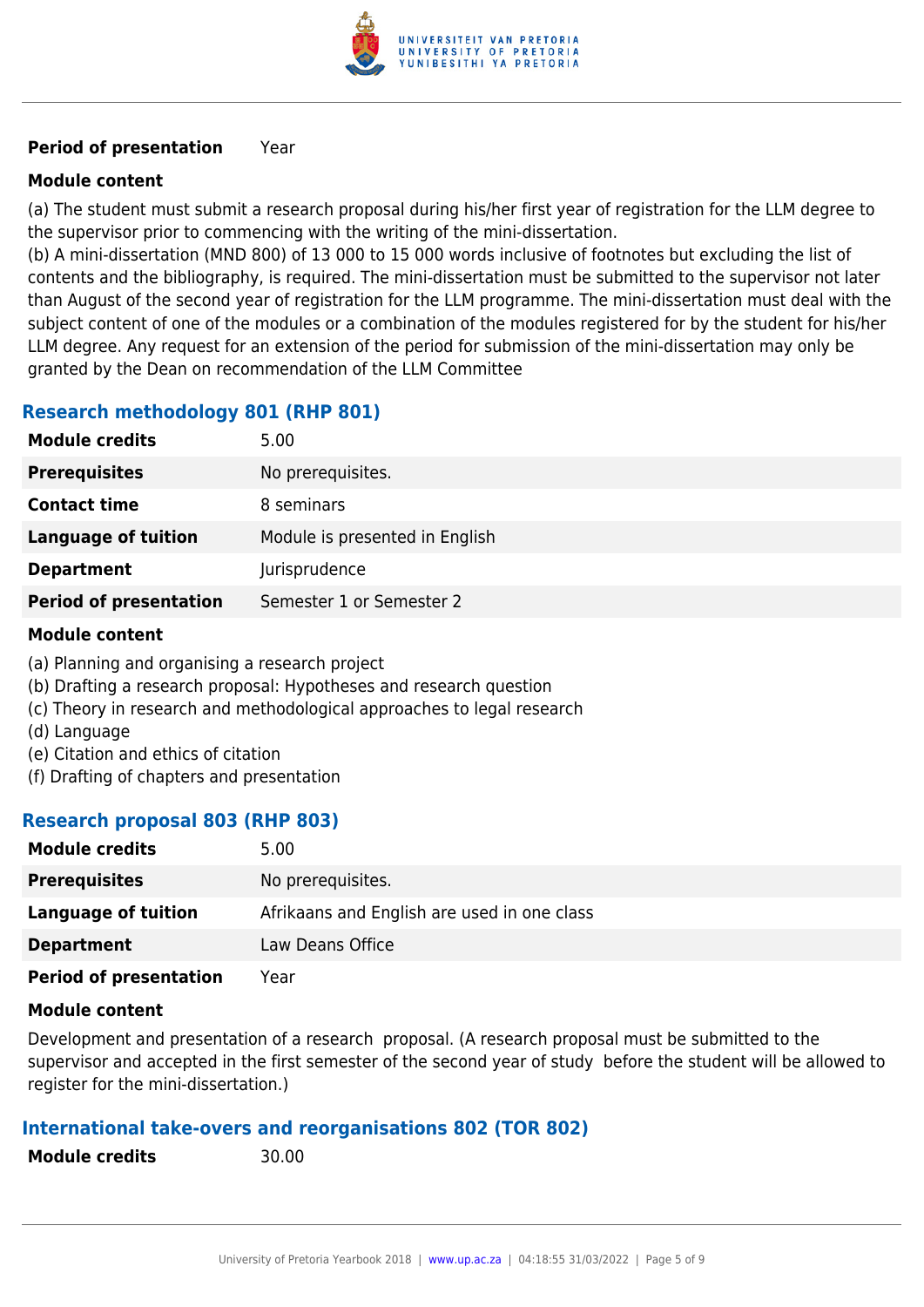

| <b>Prerequisites</b>          | Must pass an entrance test                  |
|-------------------------------|---------------------------------------------|
| <b>Contact time</b>           | 2 lectures per week                         |
| Language of tuition           | Afrikaans and English are used in one class |
| <b>Department</b>             | Mercantile Law                              |
| <b>Period of presentation</b> | Semester 1 or Semester 2                    |

#### **Module content**

This module deals with aspects of the following topics:

- (a) South African take-overs and reorganisations
- (b) International (USA and EU) take-overs and reorganisations
- (c) Competition law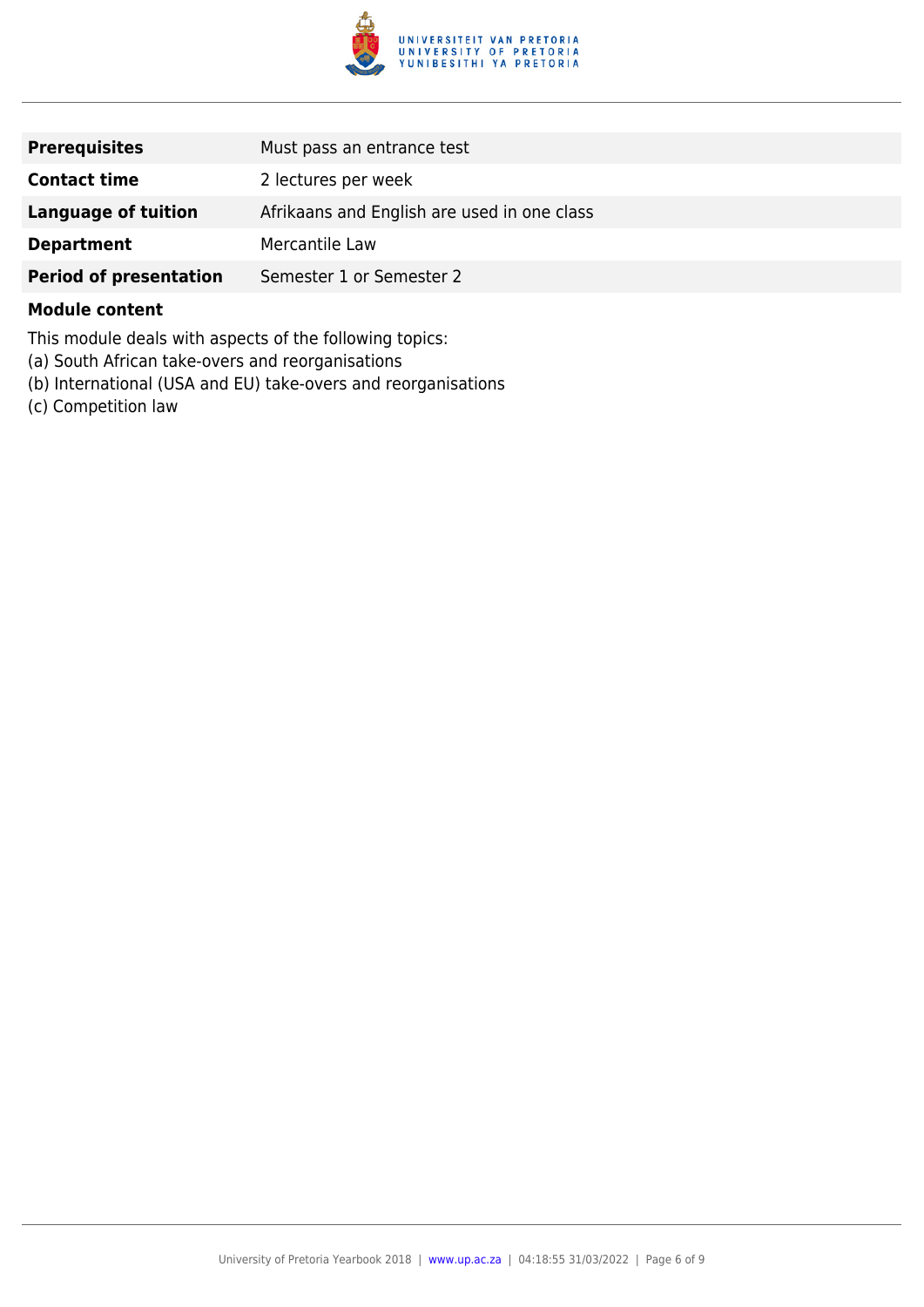

# Curriculum: Final year

**Minimum credits: 100**

# **Core modules**

# **Law of securities 801 (LRR 801)**

| <b>Module credits</b>         | 30.00                                       |
|-------------------------------|---------------------------------------------|
| <b>Prerequisites</b>          | Must pass an entrance test                  |
| <b>Contact time</b>           | 2 lectures per week                         |
| <b>Language of tuition</b>    | Afrikaans and English are used in one class |
| <b>Department</b>             | Mercantile Law                              |
| <b>Period of presentation</b> | Semester 1 or Semester 2                    |
|                               |                                             |

## **Module content**

This module deals with aspects of the following topics:

- (a) Shares and debentures
- (b) Capital rules
- (c) Acquisition of capital and quasi shares
- (d) Secondary markets

# **Company law 801 (MKR 801)**

| <b>Module credits</b>         | 30.00                                       |
|-------------------------------|---------------------------------------------|
| <b>Prerequisites</b>          | Must pass an entrance test                  |
| <b>Contact time</b>           | 2 lectures per week                         |
| <b>Language of tuition</b>    | Afrikaans and English are used in one class |
| <b>Department</b>             | Mercantile Law                              |
| <b>Period of presentation</b> | Semester 1                                  |
|                               |                                             |

## **Module content**

This module deals with aspects of the following topics:

- (a) The company concept
- (b) Capacity and representation of the company
- (c) Duties of the company director
- (d) Minority protection

# **Mini-dissertation 800 (MND 800)**

| <b>Module credits</b> | 100.00                                      |
|-----------------------|---------------------------------------------|
| <b>Prerequisites</b>  | RHP 801 and RHP 803                         |
| Language of tuition   | Afrikaans and English are used in one class |
| <b>Department</b>     | Law Deans Office                            |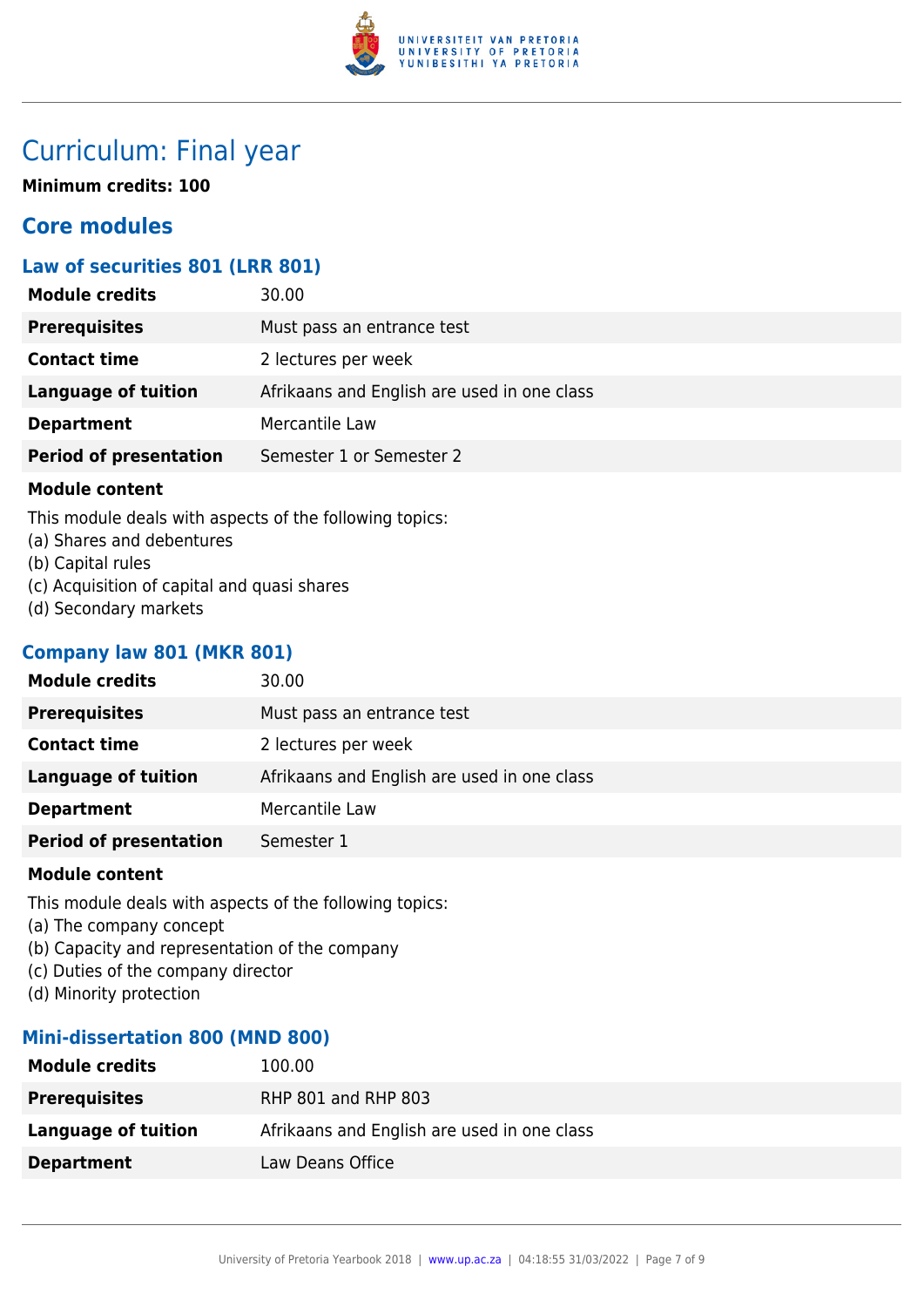

# **Period of presentation** Year

# **Module content**

(a) The student must submit a research proposal during his/her first year of registration for the LLM degree to the supervisor prior to commencing with the writing of the mini-dissertation.

(b) A mini-dissertation (MND 800) of 13 000 to 15 000 words inclusive of footnotes but excluding the list of contents and the bibliography, is required. The mini-dissertation must be submitted to the supervisor not later than August of the second year of registration for the LLM programme. The mini-dissertation must deal with the subject content of one of the modules or a combination of the modules registered for by the student for his/her LLM degree. Any request for an extension of the period for submission of the mini-dissertation may only be granted by the Dean on recommendation of the LLM Committee

# **Research proposal 803 (RHP 803)**

| <b>Module credits</b>         | 5.00                                        |
|-------------------------------|---------------------------------------------|
| <b>Prerequisites</b>          | No prerequisites.                           |
| Language of tuition           | Afrikaans and English are used in one class |
| <b>Department</b>             | Law Deans Office                            |
| <b>Period of presentation</b> | Year                                        |

## **Module content**

Development and presentation of a research proposal. (A research proposal must be submitted to the supervisor and accepted in the first semester of the second year of study before the student will be allowed to register for the mini-dissertation.)

## **International take-overs and reorganisations 802 (TOR 802)**

| <b>Module credits</b>         | 30.00                                       |
|-------------------------------|---------------------------------------------|
| <b>Prerequisites</b>          | Must pass an entrance test                  |
| <b>Contact time</b>           | 2 lectures per week                         |
| <b>Language of tuition</b>    | Afrikaans and English are used in one class |
| <b>Department</b>             | Mercantile Law                              |
| <b>Period of presentation</b> | Semester 1 or Semester 2                    |

## **Module content**

This module deals with aspects of the following topics:

- (a) South African take-overs and reorganisations
- (b) International (USA and EU) take-overs and reorganisations
- (c) Competition law

The information published here is subject to change and may be amended after the publication of this information. The [General Regulations \(G Regulations\)](https://www.up.ac.za/yearbooks/2018/rules/view/REG) apply to all faculties of the University of Pretoria. It is expected of students to familiarise themselves well with these regulations as well as with the information contained in the [General Rules](https://www.up.ac.za/yearbooks/2018/rules/view/RUL) section.